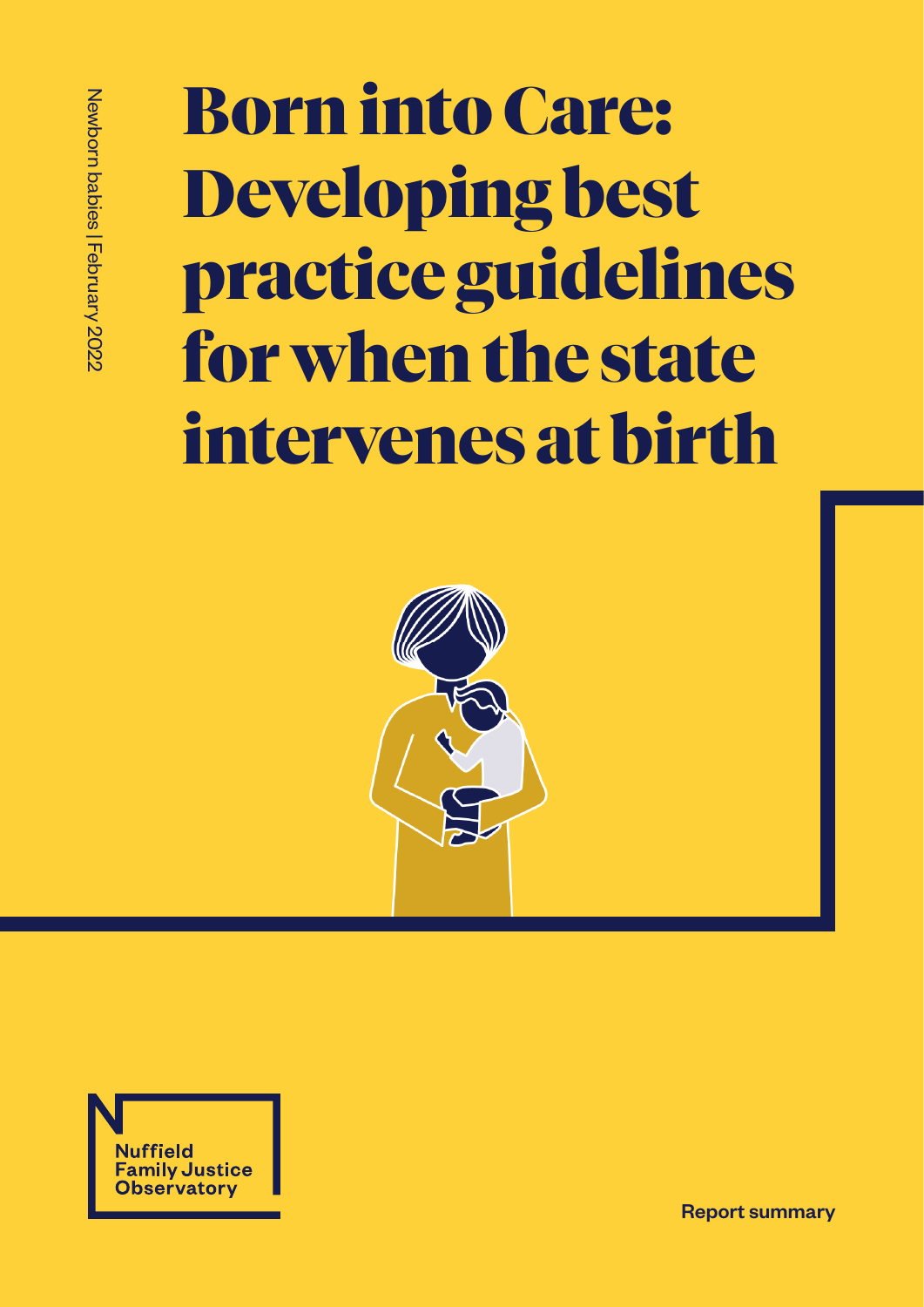Separating a baby from his or her mother at birth when there are safeguarding concerns is traumatic for birth parents and painful for professionals. This summary highlights the main findings from a study that analysed qualitative data from the lived experiences of parents and professionals where the state intervened at birth. The aim was to identify key challenges and to surface good practice examples with a view to developing a draft set of best practice guidelines for piloting with partner research sites in England and Wales.

#### Authors

Claire Mason, Lancaster University Karen Broadhurst, Lancaster University Harriet Ward, University of Oxford Anna Barnett, Lancaster University Lisa Holmes, University of Oxford

Full report and Welsh translation available from: [http://www.nuffieldfjo.org.uk/resource/born-into-care](http://www.nuffieldfjo.org.uk/resource/born-into-care-developing-best-practice-guidelines-for-when-t)[developing-best-practice-guidelines-for-when-the-state](http://www.nuffieldfjo.org.uk/resource/born-into-care-developing-best-practice-guidelines-for-when-t)[intervenes-at-birth](http://www.nuffieldfjo.org.uk/resource/born-into-care-developing-best-practice-guidelines-for-when-t)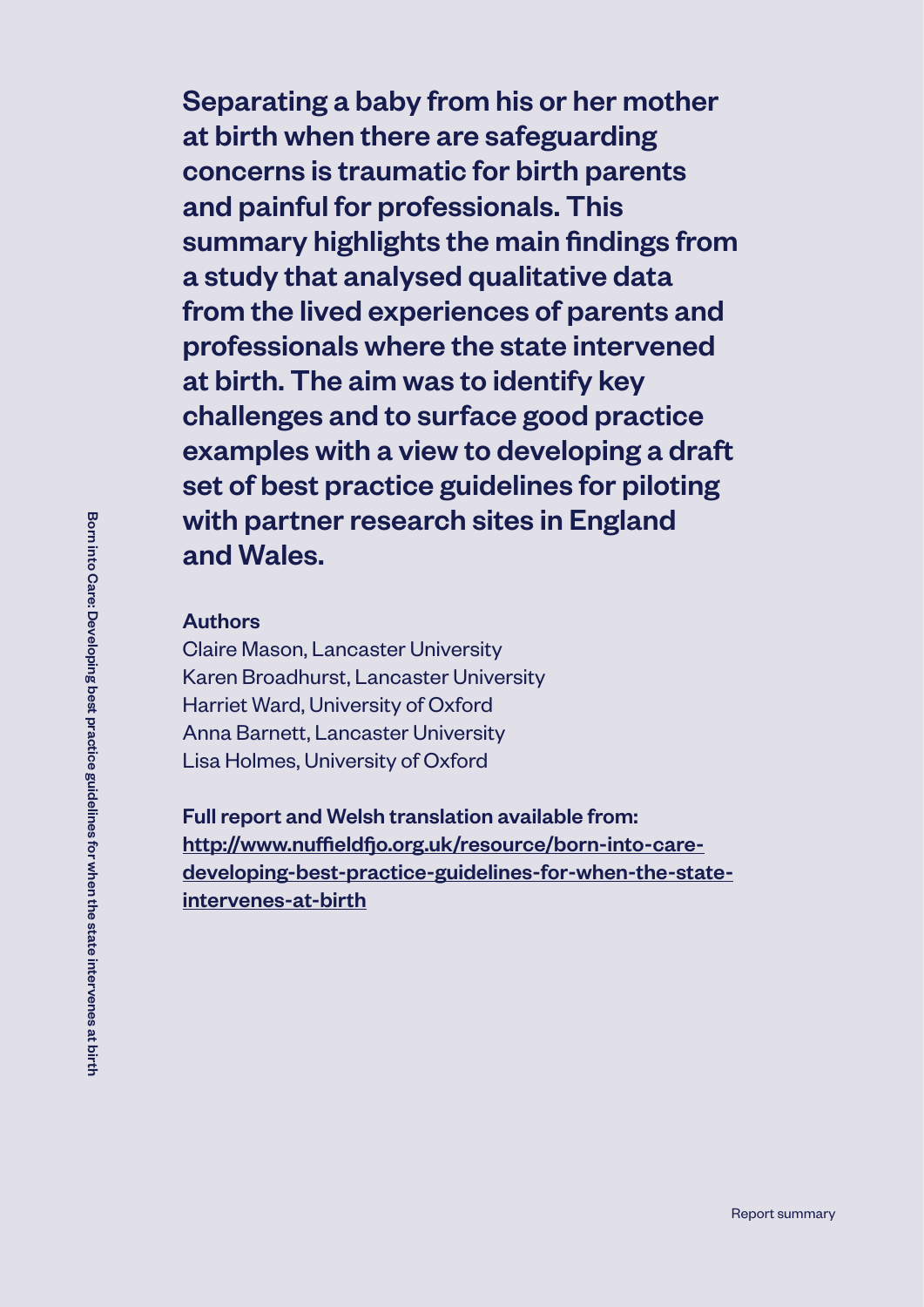#### This report was written in partnership with







#### Recommended citation

Mason, C., Broadhurst, K., Ward, H., Barnett, A. and Holmes, L. (2022). *Born into Care: Developing best practice guidelines for when the state intervenes at birth*. Report summary. Nuffield Family Justice Observatory. [http://www.nuffieldfjo.org.uk/resource/](http://www.nuffieldfjo.org.uk/resource/summary-born-into-care-developing-best-practice-guidelines-fo) [summary-born-into-care-developing-best-practice](http://www.nuffieldfjo.org.uk/resource/summary-born-into-care-developing-best-practice-guidelines-fo)[guidelines-for-when-the-state-intervenes-at-birth](http://www.nuffieldfjo.org.uk/resource/summary-born-into-care-developing-best-practice-guidelines-fo)

#### Disclaimer

Nuffield Family Justice Observatory (FJO) has funded this project, but the views expressed are those of the authors and not necessarily those of Nuffield FJO or the Nuffield Foundation.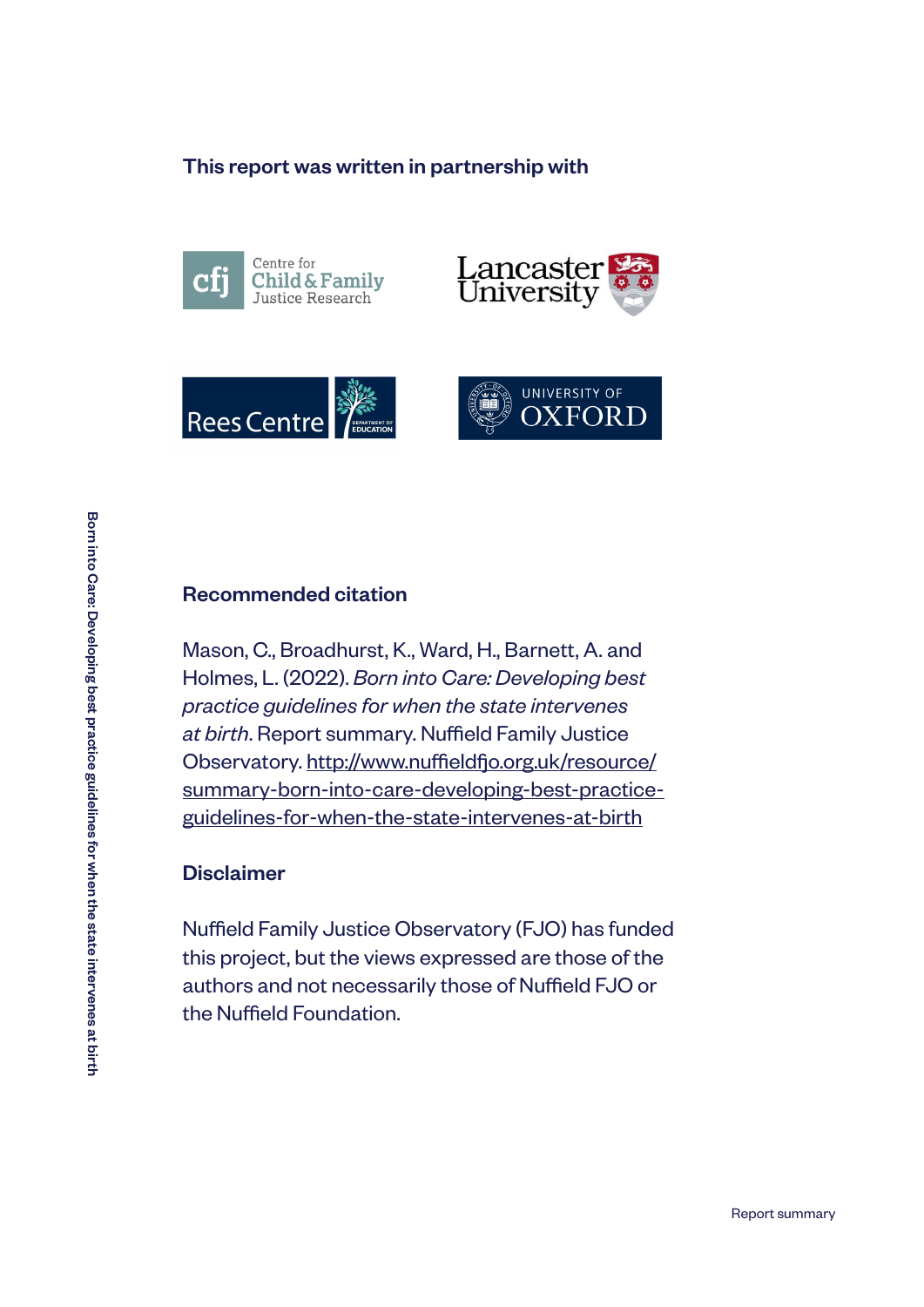## **Contents**

- 1 Introduction
- 2 Key findings
- 3 Next steps
- 4 References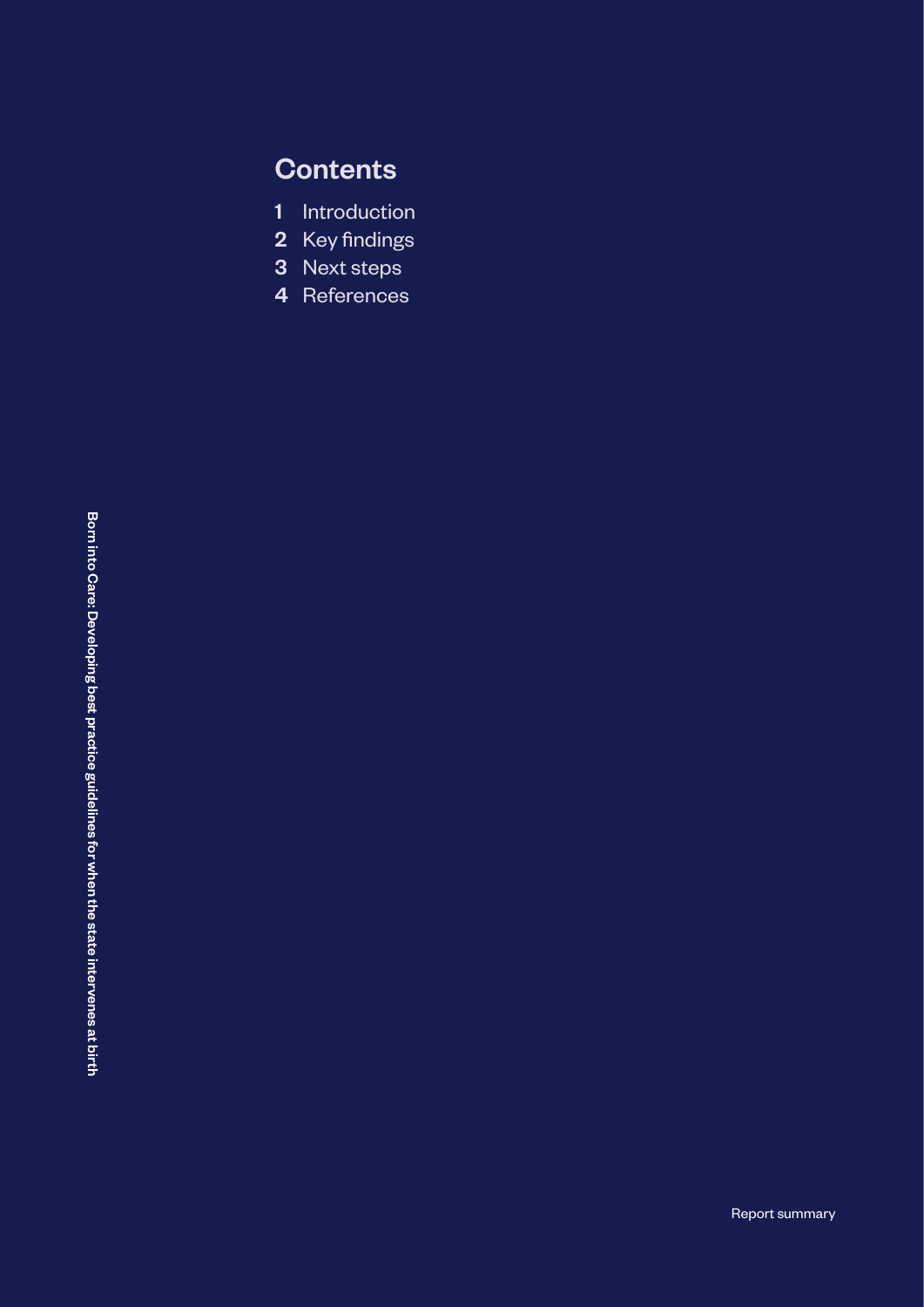## Introduction

The removal of a newborn baby from his or her mother at birth in response to safeguarding concerns is an emotionally charged and highly contentious issue. The number of newborn babies in care proceedings in England and Wales has increased over the past decade (Broadhurst et al. 2018; Alrouh et al. 2020) and further national guidance is needed to address many unresolved ethical and practical dilemmas that arise when the state intervenes at birth.

This summary highlights the key findings from a study exploring compulsory intervention at birth from the perspectives of parents as well as professionals in children's social care, health services and the courts (Mason et al. 2022a):

- pre-birth –referral, assessment and support
- maternity setting in the maternity ward and at first court hearing
- following the return home support given to parents as they leave hospital and return home, without the baby, and often alone.<sup>1</sup>

The findings form the basis for constructing local area action plans to address the identified system-level challenges and for developing and piloting practice guidelines designed to introduce more sensitive and humane practice when the state intervenes at birth.

<sup>1</sup> Not all care proceedings at birth result in the separation of the baby from their parents. In most cases, however, they do involve separation; Pearson et al. (2020) found that once babies have been separated from their parents very few are returned to their care.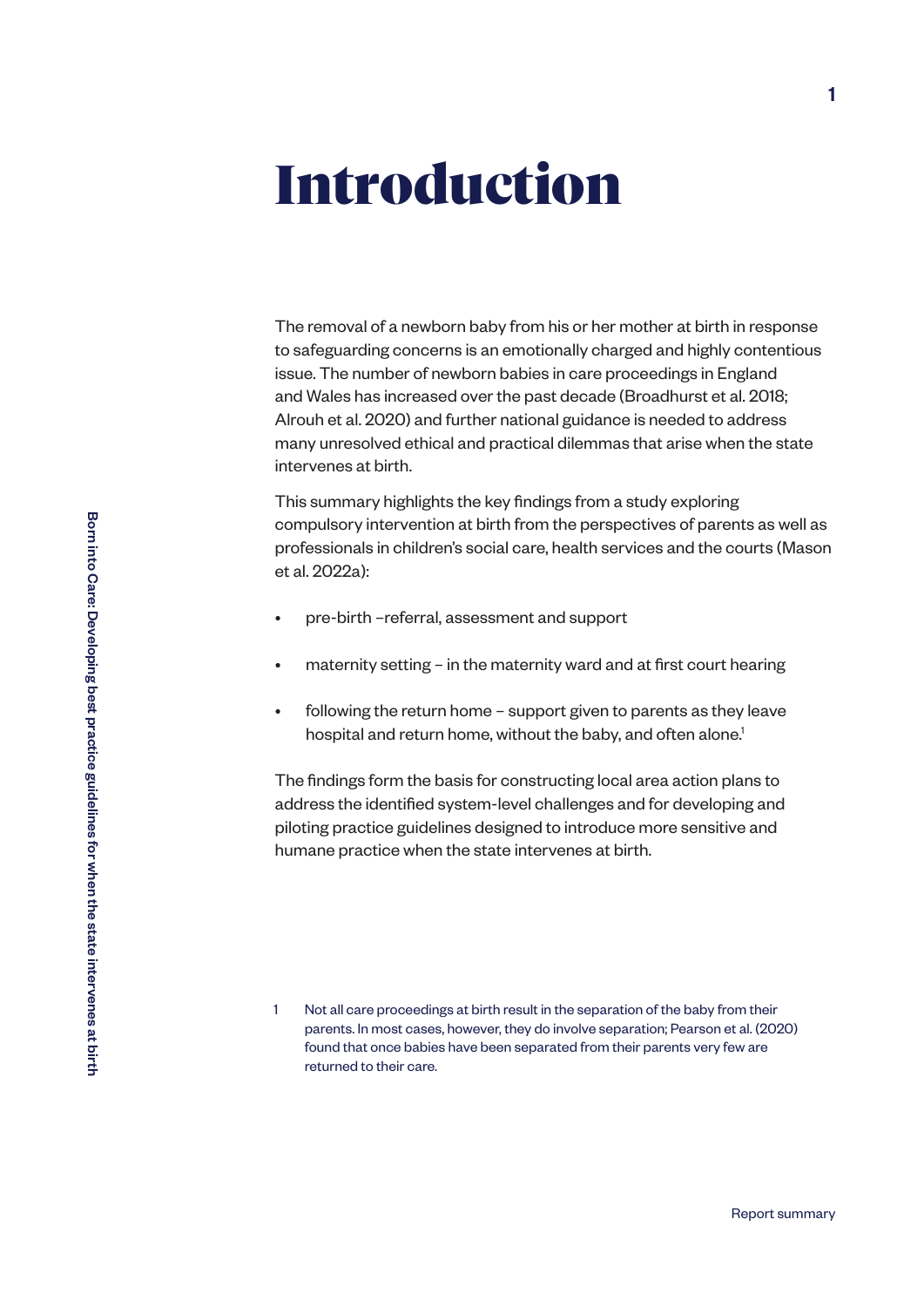## Key findings

Our study found considerable consensus between both professionals and parents as to what constitutes best practice when the state intervenes to safeguard a baby at birth. However, the study also identified numerous challenges that continue to stand in the way of best practice.

#### Information sources

This report draws on data collected through in-depth interviews with 44 parents (38 mothers and 6 fathers), most of whom had experienced being separated from their babies at a maternity setting, either at or close to birth. A small number had been placed in a parent and baby facility for further assessment. Data from parents was complemented and illuminated by findings from focus groups and interviews conducted with 263 midwives, social workers, social work managers, Cafcass workers, local authority lawyers and foster carers in 6 local authorities and NHS Trusts in England, and 2 local authorities and an NHS trust in Wales.

#### Cross-cutting challenges

Resource constraints in terms of austerity measures and cuts to social care and health services have reduced preventative services and led to high thresholds for support and long waiting lists. In some authorities, services that were previously introduced to support parents to make positive changes during pregnancy, or to support them after their baby was removed, were no longer available. Resource constraints have also affected legal proceedings because the low fees attached to preproceedings work mean that parents receive a fragmented service, and frequently fail to access the skilled advocacy they need. Limited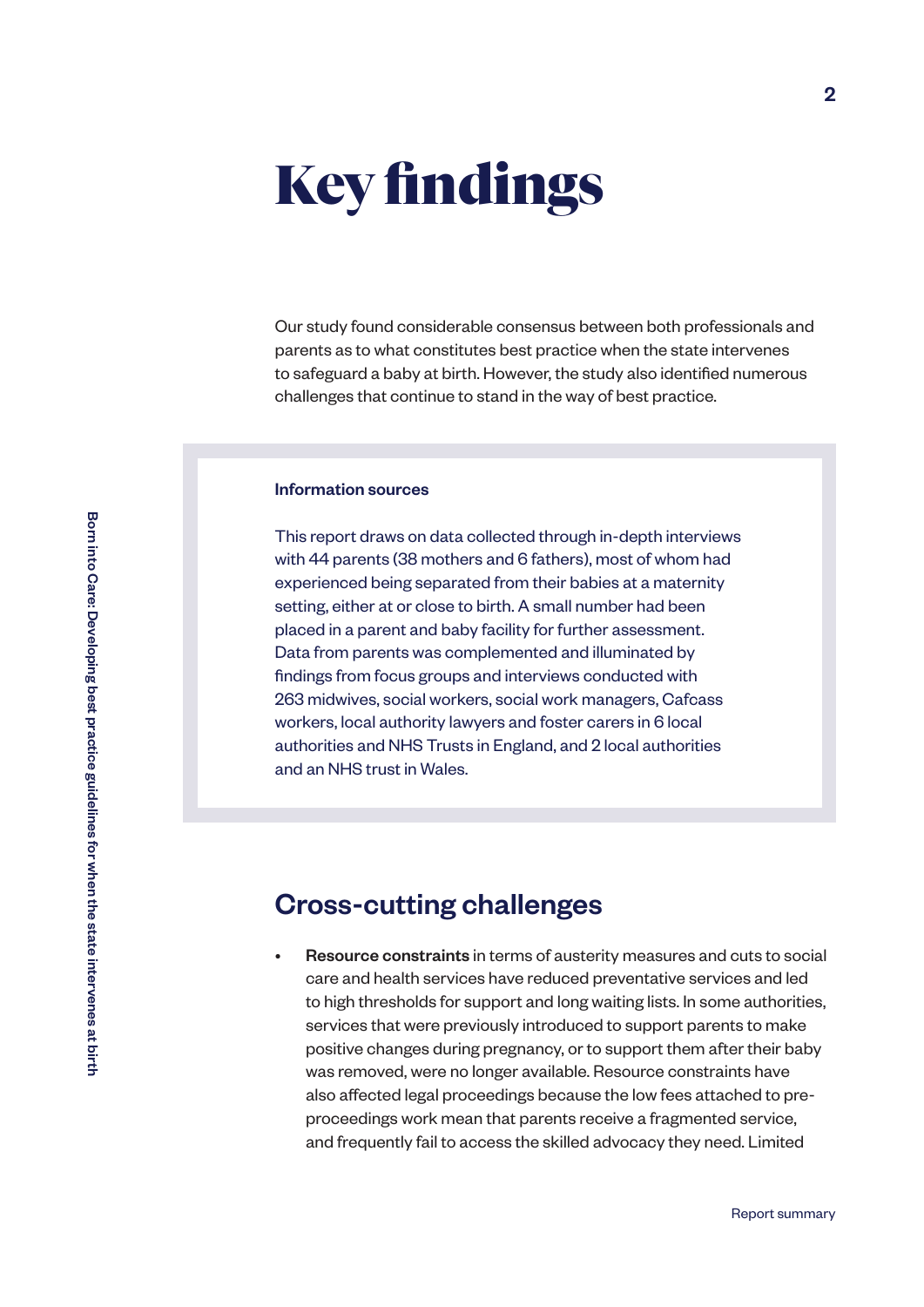availability and high costs associated with alternatives to separation were also highlighted by professionals and parents as significant constraints.

- Discontinuities and turnover of key professionals that are partly attributable to resource constraints have made it harder to retain social work staff and increased the likelihood that agency workers will be employed. However, other discontinuities are built into children's social care and maternity services: parents and professionals described a system in which parents move from one practitioner to another as they pass through different parts of the systems. Discontinuities and staff turnover have made it harder to establish a trusting relationship with parents whose life experiences have been marked by transience. They also impede collaborative working between agencies, and partnership working under the Public Law Outline.
- Delays and time constraints were found to be a major challenge. Delays in identifying need, offering early help and referring pregnant women to children's social care meant that opportunities to support parents to make positive changes were lost. Some delays were incurred by a rigid adherence to inappropriate timeframes and a two-stage assessment process that left little time for accessing specialist services. Delayed referrals and social worker churn also meant there was little time to establish evidence of parents' capacity to change, and too much weight was given to their past histories. Delays in making decisions and sharing plans resulted in parents being ill-prepared for court. Such delays had implications for parents' ability to benefit from robust legal advice and participate fairly in a first court hearing. Some mothers (and some midwives) did not know that the plan was for removal at birth until after the baby was born. Delayed decisions could also have meant too little time to find a mother and baby placement or other provision, thereby increasing the likelihood of separation.
- Resource constraints, discontinuities and delays posed extensive challenges throughout all three stages of the process (pre-birth, in the maternity ward and following the return home). They had a knock-on effect on one another and tended to exacerbate the numerous other challenges to best practice.
- Professionals were aware of the importance of including mothers, fathers, grandparents and other family members in decision-making and planning, but there were shortfalls in family-inclusive practice throughout all three stages. Although some authorities had introduced family group conferences as an intrinsic element in their child protection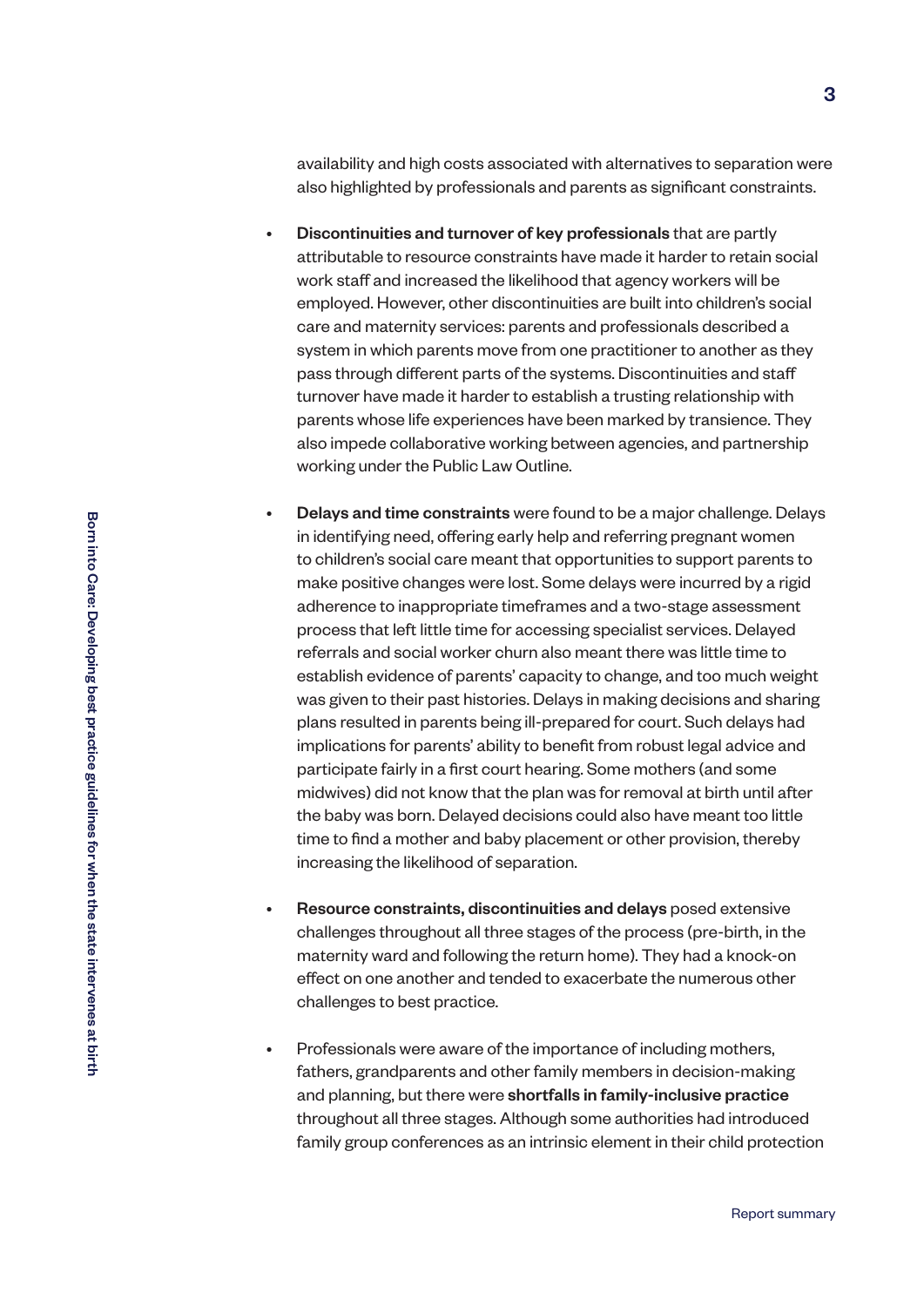pathways, others had not. The fathers who participated in interviews felt routinely marginalised, and in at least one authority they were not included in decision-making and planning until issues of paternity had been resolved. Little use was made of family networks to help mothers during the pregnancy, to support them or provide supervision on the ward if it was required, or to provide practical and emotional support when they returned home from hospital. Some parents had histories of violence, but there were concerns that in other cases, risk-averse attitudes had unnecessarily prevented fathers and other relatives from visiting mothers and babies on the ward or being present at the birth.

#### Specific challenges at the pre-birth stage

- Most parents had multiple experiences of trauma and loss, including the removal of previous children, prior to this pregnancy. However, while social workers recognised parents' difficult histories, trauma and repeat child removal were insufficiently addressed as specialist issues. Resource constraints have led to a lack of specialist expertise. Practitioners in non-specialist teams were aware that they were unable to give sufficient attention to the needs of parents whose previous experiences had often led them to mistrust professionals, but they were constrained by service structures and heavy caseloads. In busy generic social work teams, it was not always possible to prioritise the unborn child.
- Unresolved legal dilemmas included the use of voluntary agreements under the Children Act 1989, Section 20 (Social Services and Well-being (Wales) Act 2014, Section 76). On the one hand, these potentially offer an opportunity to safeguard the baby while social workers work proactively with parents to improve their parenting capacity. Voluntary agreements also avoid the need for court hearings at a time when mothers may not be physically or psychologically able to participate meaningfully. On the other hand, some parents considered that they had been coerced into signing them. When there was no plan for reunification it was considered unethical by parents and indeed some professionals to use this provision to gain time to prepare papers for a court hearing.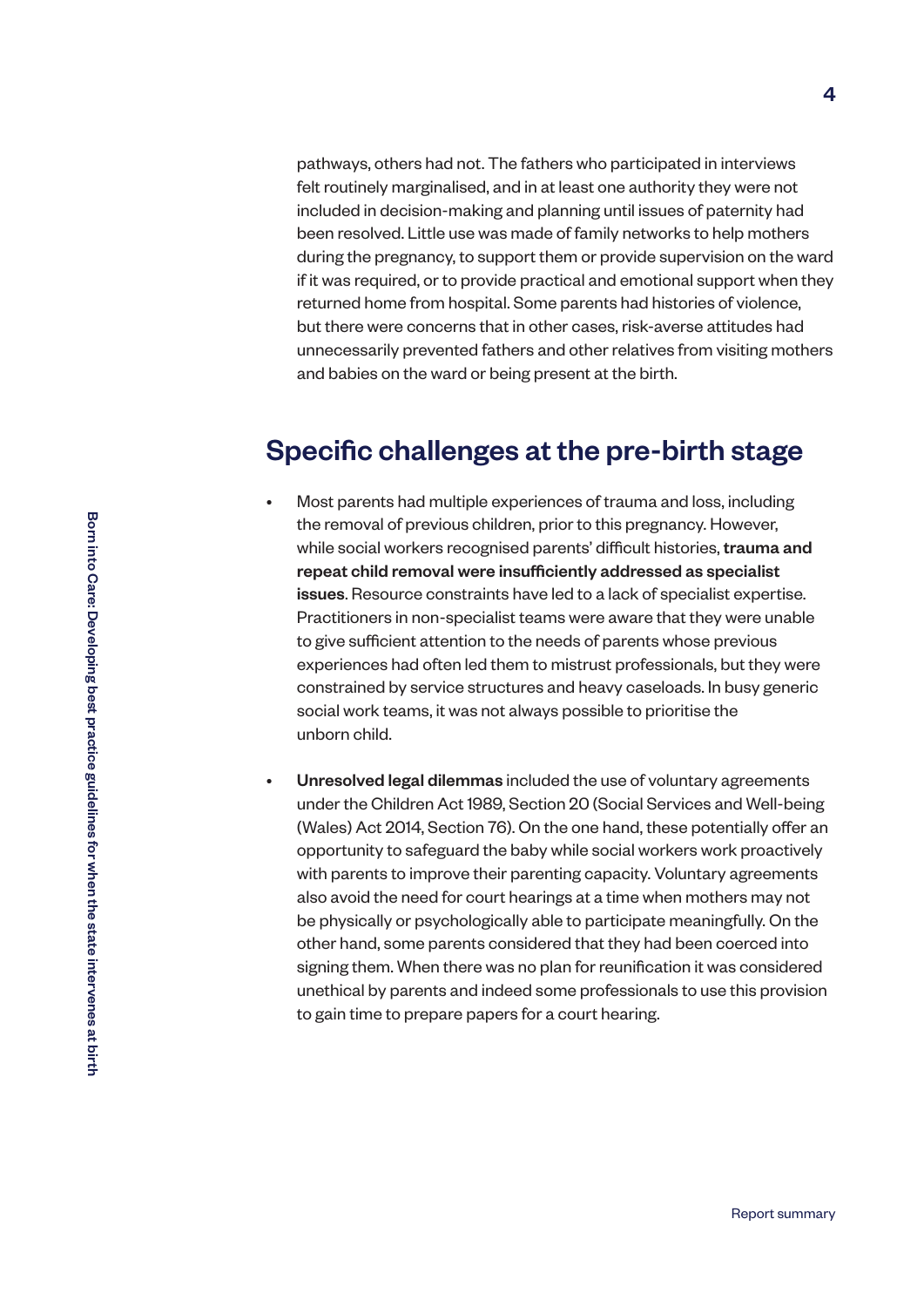There were also **dilemmas concerning the ethics** of encouraging parents to invest financially and emotionally in equipment for a baby from whom they were likely to be separated. Social work assessments require evidence that parents are preparing for their baby, and this includes practical preparation. However, the emotional impact on parents of returning alone to a home full of baby items was insufficiently acknowledged.

## Specific challenges within the maternity setting and at the first court hearing

- Time and resource constraints and lack of specialist care led many mothers on the postnatal maternity ward to experience acute feelings of shame and stigma. While some mothers were offered a side room, others remained in a communal bay while social workers, solicitors and midwives sometimes discussed highly sensitive legal and medical issues with little regard for their privacy.
- The practice of instigating court proceedings immediately after the birth meant that parents had few opportunities to focus on bonding with their babies when their energies were taken up with navigating safeguarding and legal processes. The requirement for mothers to attend court within hours or days of giving birth posed considerable practical and emotional difficulties, and also meant that they had little capacity to take in vital information or to adequately instruct a solicitor. Mothers also faced the impossible choice of either attending the hearing (and missing out on precious time with the baby) or staying with the baby and risking giving the court the impression that they were not taking the proceedings sufficiently seriously.
- Shortfalls in practice also included **inadequate planning, time, choice** and support at the point of separation. It was helpful for parents to meet foster carers before the birth or at the very least in advance of the separation, but this was often not possible. Choices over details such as who they would hand the baby to, and what the baby would wear, were of great significance to parents who had so little power over lifechanging decisions. However, in a system focused on the legal process, professionals had little time for these sensitive discussions.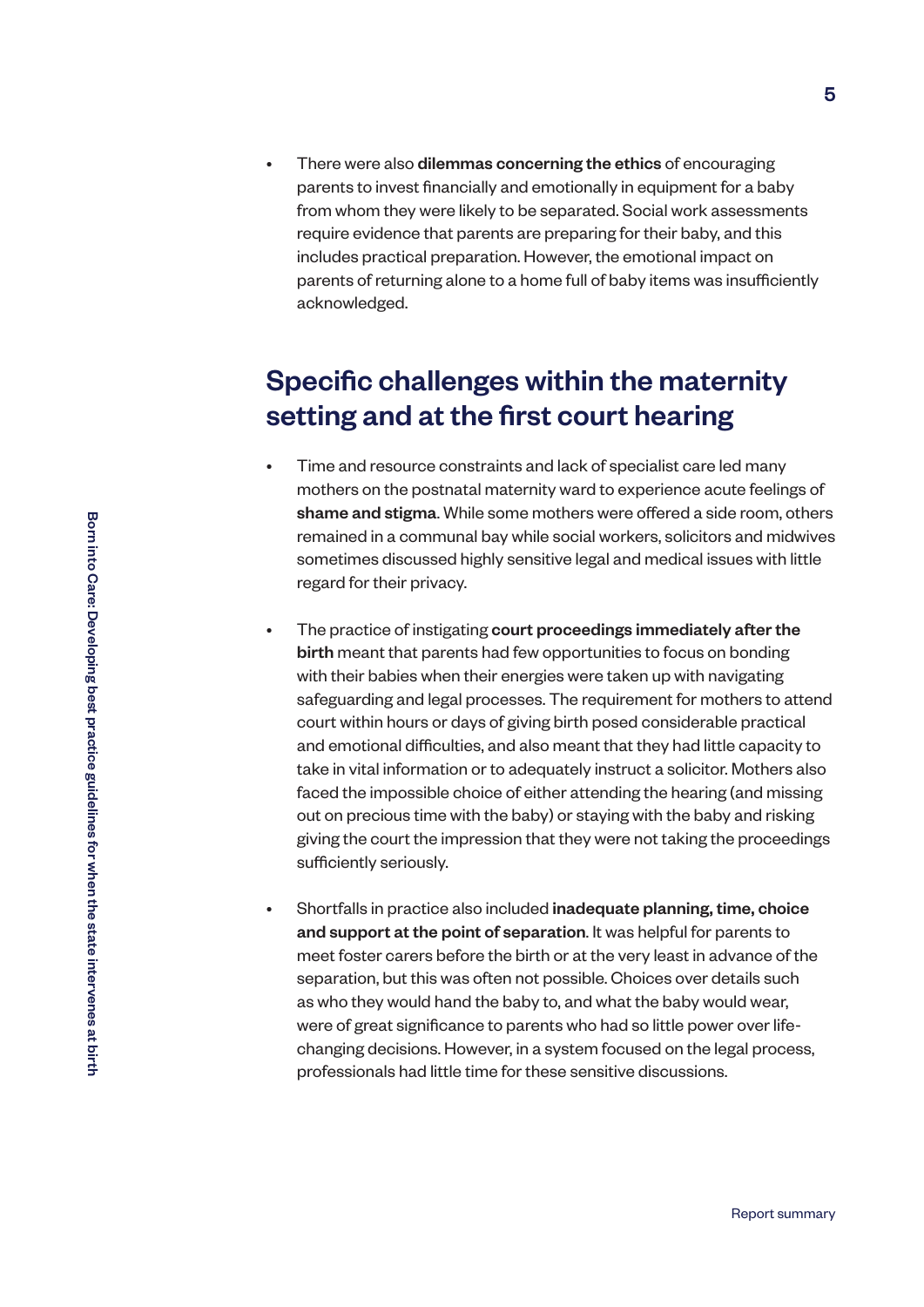## Specific challenges on leaving hospital and returning home

- Following discharge from hospital, many mothers fell into a support vacuum with no professionals having responsibility for their care. Some had to face leaving hospital alone and returning to an empty home with no one to comfort them.
- In areas without specialist teams there might be no continuity of midwifery care. Many mothers who returned home without their babies found it difficult to accept routine postnatal care; some also missed out on later postnatal services offered by primary care, with adverse consequences for their long-term physical and mental well-being.
- Contact arrangements were often made without consulting parents or considering their circumstances, and without taking into account the possibility of reunification.
- Parents were more positive about mother and baby foster placements than residential assessment centres. However, budgetary or recruitment constraints meant that these were in short supply and not always of sufficient quality to provide parents with adequate support.

### Examples of good practice

Despite the numerous obstacles there were nevertheless several examples of good practice, and in some cases, considerable evidence of progress in addressing some of the system-level challenges. These included:

- the provision of specialist multidisciplinary teams to support the parents throughout the pregnancy and sometimes beyond
- dedicated pre-birth social work teams to ensure timely specialist assessments and coordinated intervention plans
- pre-birth pathways in early help to try to address concerns regarding late intervention
- amended protocols designed to better align service responses with parents' needs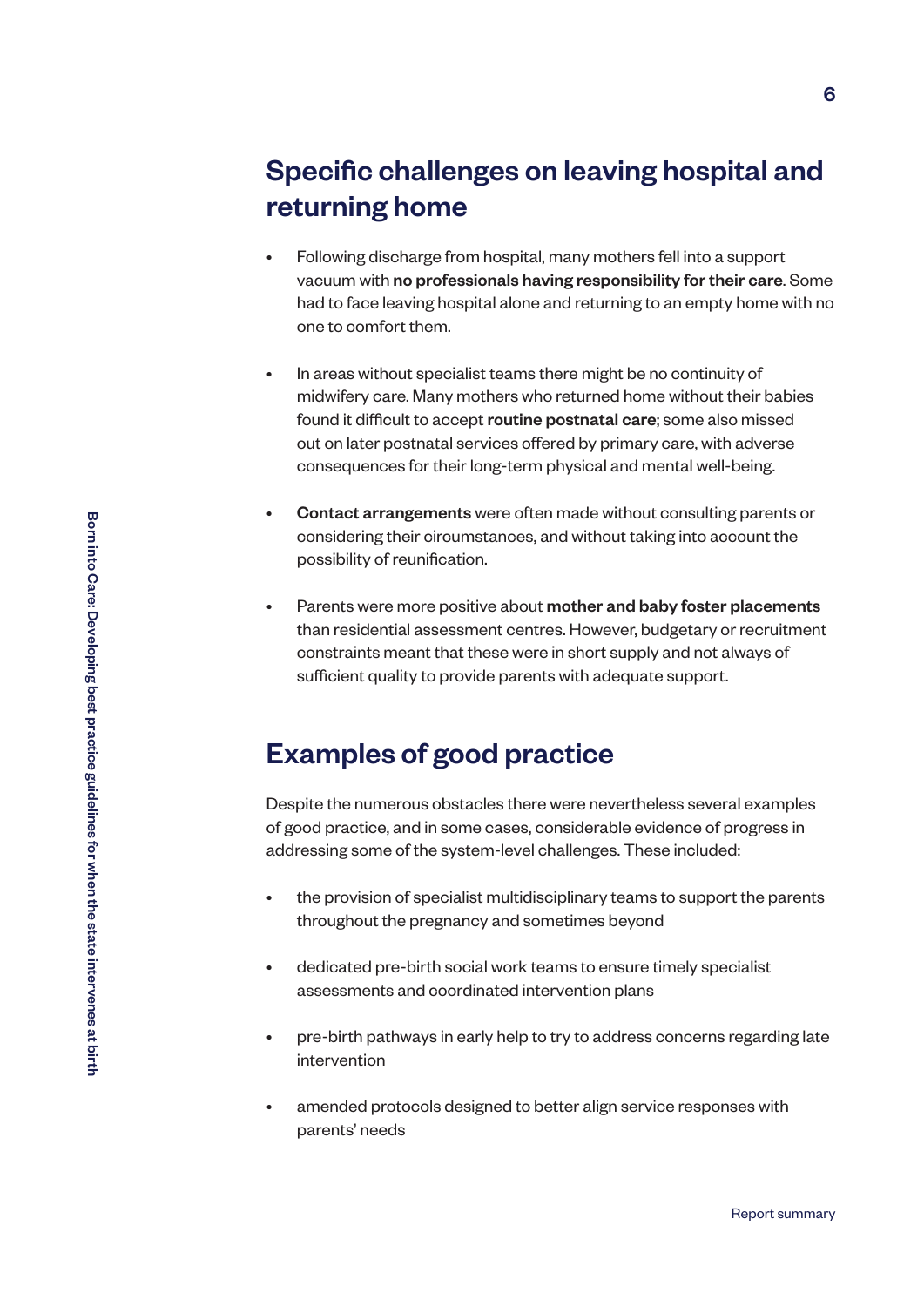- bespoke recurrent care services for parents who had previously experienced the removal of a child
- imaginative use of foster carers to plug the gaps in family support services.

There were also numerous instances of individual practitioners and foster carers who went out of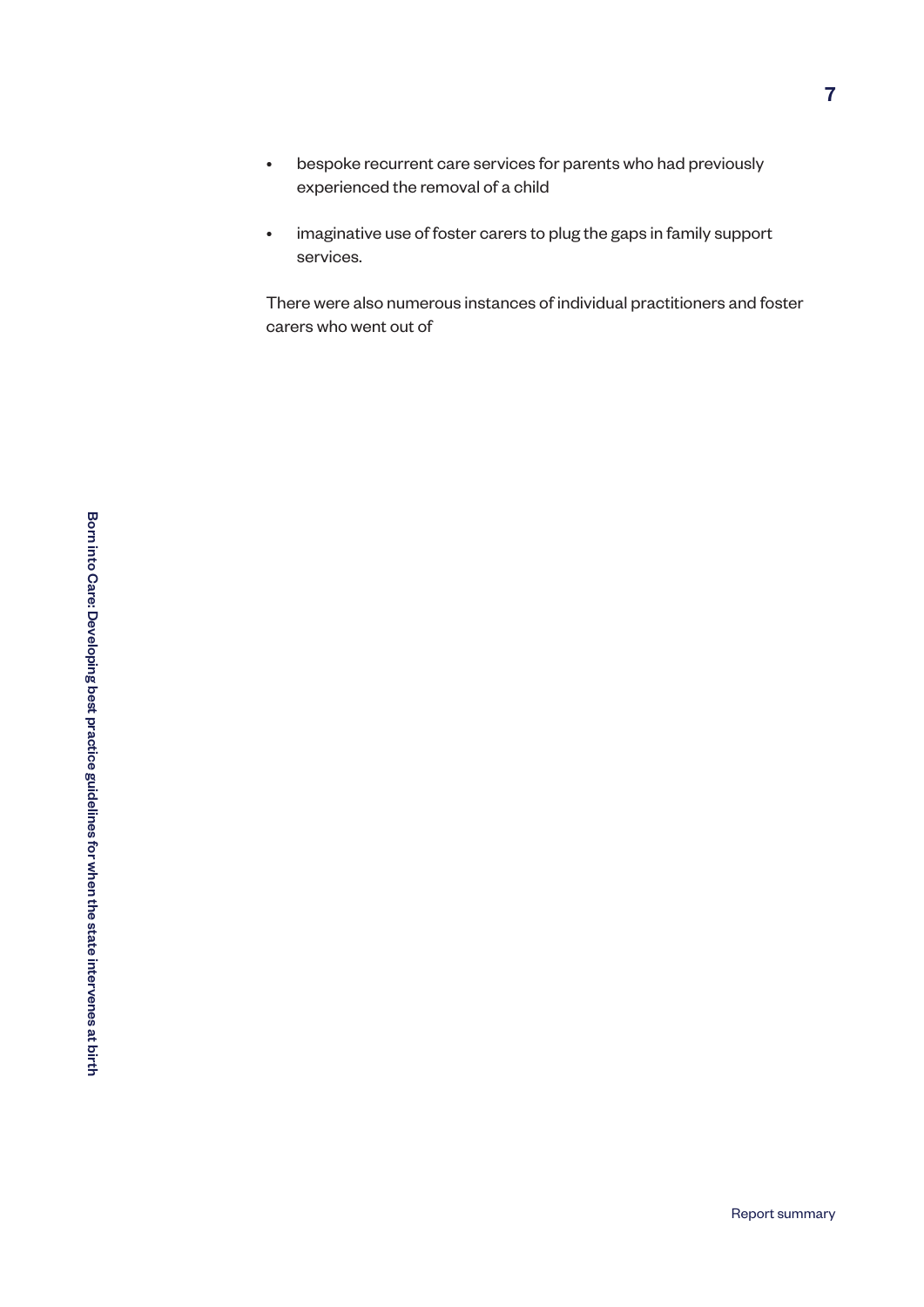## Next steps

When looking across all elements of the parent and baby journey, from prebirth through to returning home and placement, the study uncovered several cross-cutting challenges. These included discontinuities, delays, resource constraints, risk averseness, a lack of family-inclusive practice, insufficient professional expertise and poor inter-agency collaboration.

The team found considerable variation across the participating research sites, but there was marked consensus among professionals that, at present, services are not consistently offering a sufficiently timely or effective response to either divert babies from care proceedings, or to ensure that decision-making is sufficiently robust. The window of opportunity to support parents during pregnancy is being missed in too many cases, where practice is insufficiently change-oriented, and focuses narrowly on the assessment of risk.

There was, however, considerable consensus across the range of professionals consulted, as well as from parents, as to what constitutes best practice in this difficult area. The good practice examples illustrate that change is possible. However, what is also clear is that, in general, principles of best practice are insufficiently embedded throughout organisations. Rather, they result from the efforts and insights of individuals whose own expertise and motivation drives them to work in a different way. As a result, currently too much is left to chance.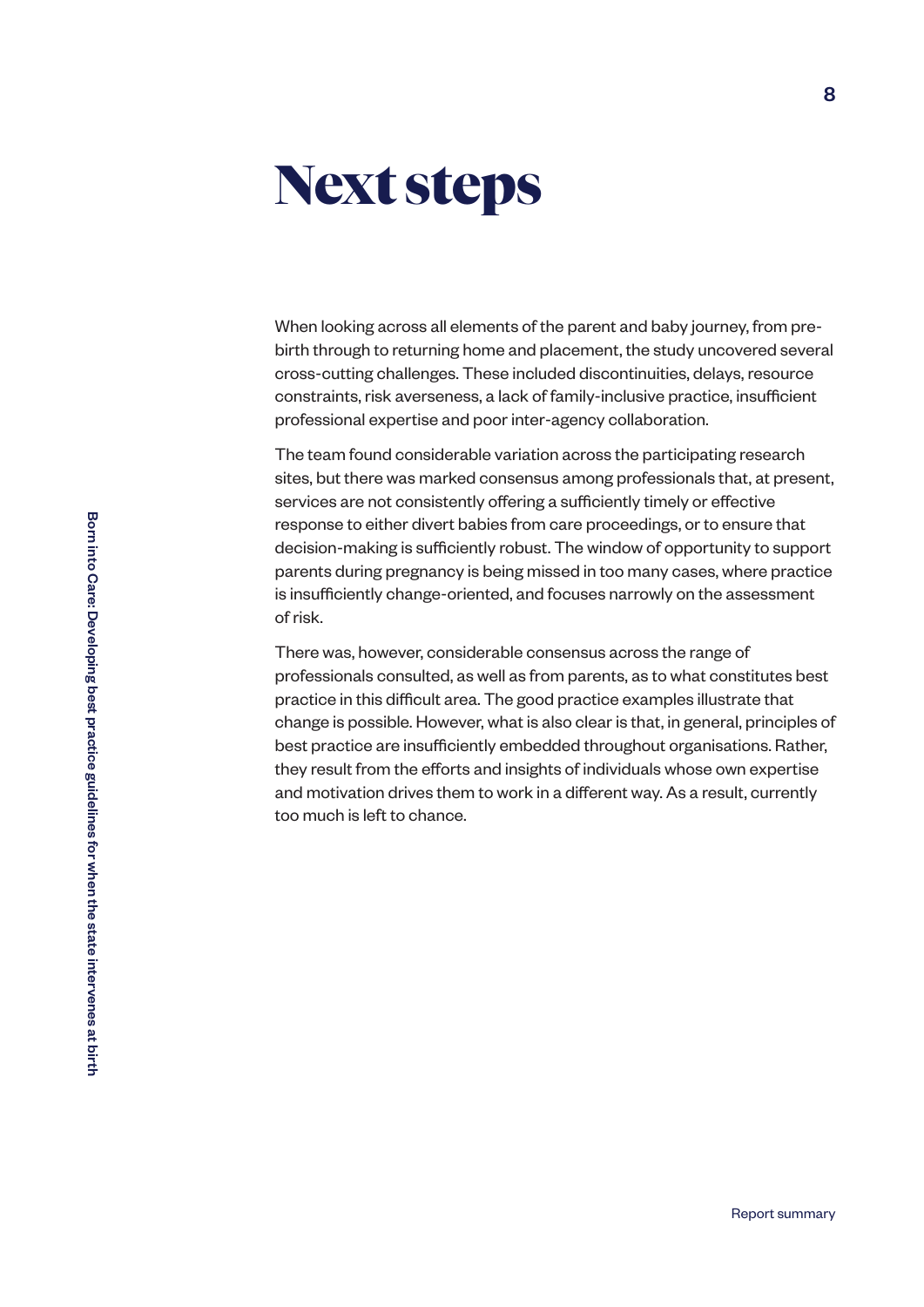#### Practice guidelines

The draft set of practice guidelines that accompanies the main report sets out aspirational standards for practice, derived through dialogue with frontline practitioners and parents, including our birth parents advisory group (Mason et al. 2022b). The best practice guidelines take as their starting point the following overarching principles identified from the challenges discussed in the report:

- a specialist focus on the vulnerable unborn child
- a specialist understanding of the impact of trauma
- timeliness and planning
- process and service alignment
- continuity of care
- family-inclusive practice
- partnership and collaborative working
- change-oriented practice
- adequacy, availability and fit of resources
- sensitivity and respect
- transparency and choice.

The research team will be working with partner sites to devise action plans, informed by the guidelines, and are supporting pilot transformation work in multiple local authorities. In turn, this work will inform and deliver a final iteration of the guidelines in 2022.

More needs to be done to ensure the new guidelines are inclusive and meet the needs of parents from minority groups, including parents from Black, Asian and minority ethnic groups and those with learning difficulties. This consultation is underway and will also feed into the final set of guidelines later in 2022.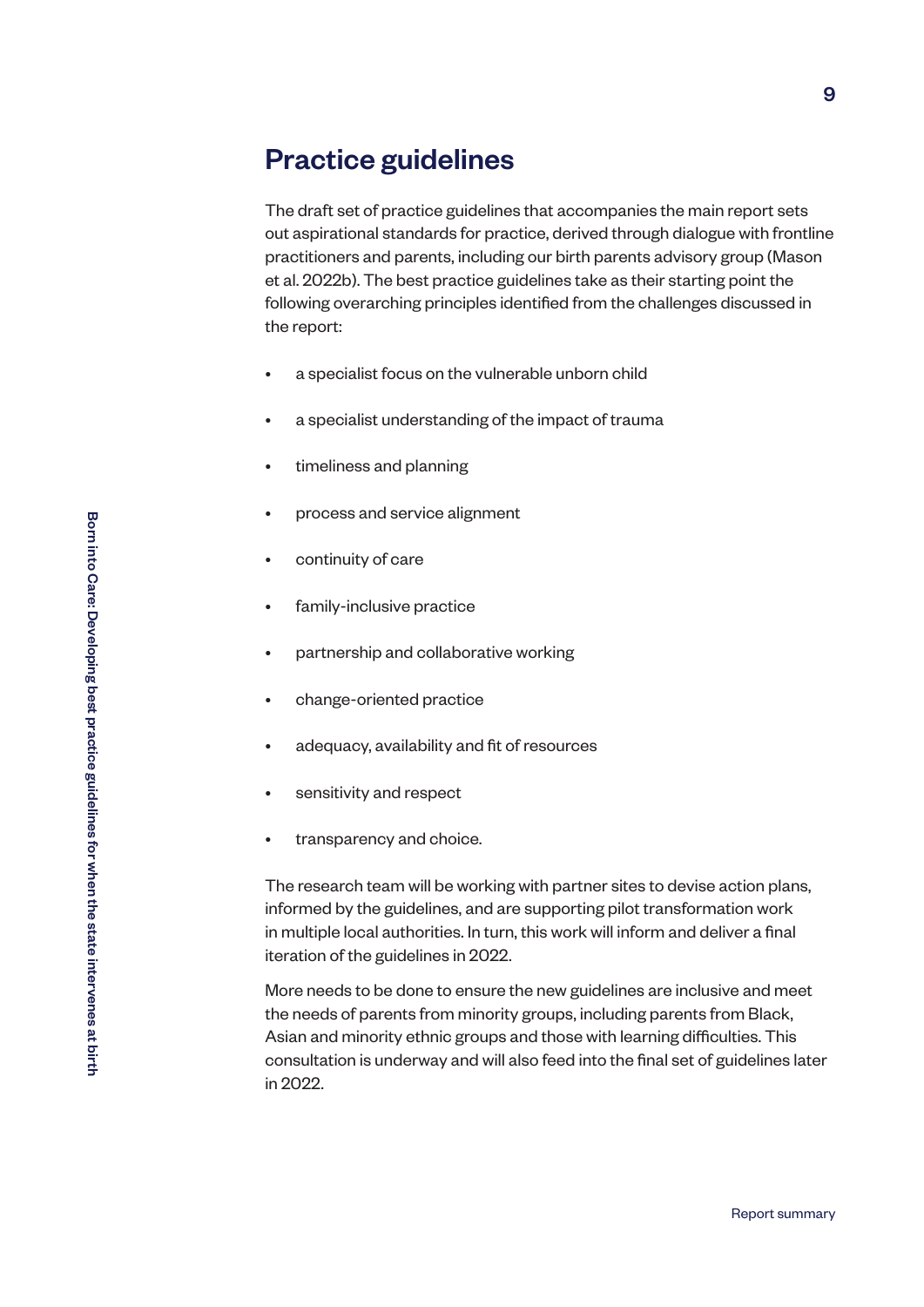## References

Alrouh, B., Broadhurst, K. and Cusworth, L. (2020). *Women in recurrent care proceedings in Wales: a first benchmarking report*. Nuffield Family Justice Observatory. https://www.nuffieldfjo.org.uk/resource/women-in-recurrentcare-proceedings-in-wales-a-first-benchmarking-report

Broadhurst, K., Alrouh, B., Mason, C., Ward, H., Holmes, L., Ryan, M. and Bowyer, S. (2018). *Born into care: Newborns in care proceedings in England*. Nuffield Family Justice Observatory. https://www.nuffieldfjo.org.uk/resource/ born-into-care-newborns-in-care-proceedings-in-england-final-reportoctober-2018

Mason, C., Broadhurst, K., Ward, H., Barnett, A. and Holmes, L. (2022a). *Born into Care: Developing best practice guidelines for when the state intervenes at birth*. Nuffield Family Justice Observatory. http://www.nuffieldfjo.org.uk/ resource/born-into-care-developing-best-practice-guidelines-for-whenthe-state-intervenes-at-birth

Mason, C., Broadhurst, K., Ward, H., Holmes, L. and Barnett, A. (2022b). *Born into Care: Draft best practice guidelines when the state intervenes at birth (pilot version)*. Nuffield Family Justice Observatory. http://www.nuffieldfjo. org.uk/resource/born-into-care-best-practice-guidelines-when-the-stateintervenes-at-birth-pilot-version

Pearson, J., Jay, M., O' Donnell, M., Wijlaars, L. and Gilbert, R. (2020). Characterizing newborn and older infant entries into care in England between 2006 and 2014. *Child Abuse & Neglect*, 109. https://doi. org/10.1016/j.chiabu.2020.104760